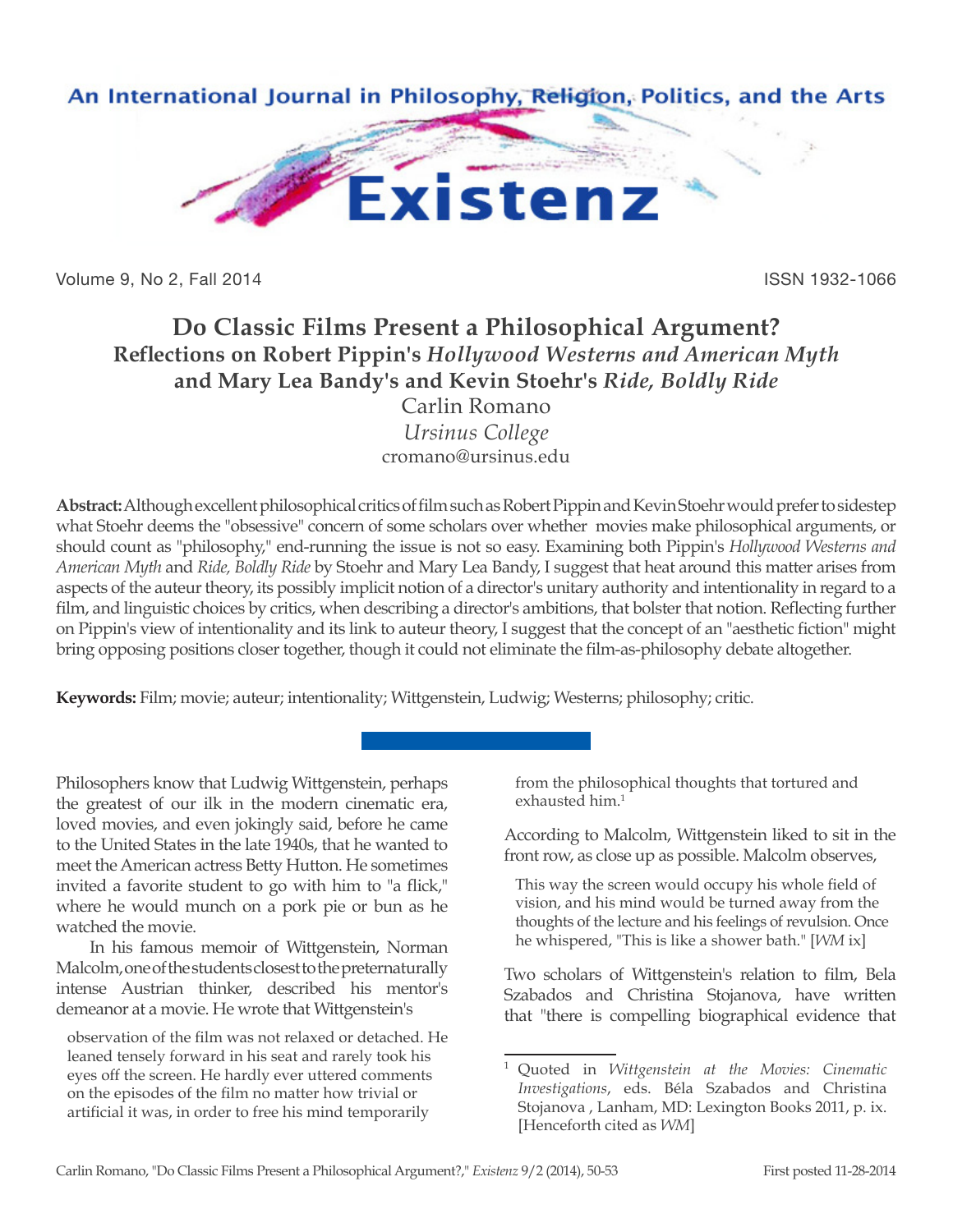Wittgenstein went to the movies to get away from philosophy rather than to do philosophy" (*WM* x). While they do not accept this view completely, they note that he did write in his private notebooks in 1931,

I must be a very modern person since the cinema has such an extraordinarily beneficial effect on me. I cannot imagine any rest for the mind more adequate to me than an American movie. What I see & the music give me a blissful sensation perhaps in an infantile way, but therefore no less powerful. [*WM* xi]

To be sure, the pendulum in regard to philosophy's approach to American film—in the wake of scholars from Stanley Cavell to Thomas Wartenberg to Robert Pippin—has now swung very much the other way. And, in all fairness, Wittgenstein was not talking about the films of Howard Hawks and John Ford that are the focus of Robert Pippin's *Hollywood Westerns and American*  Myth,<sup>2</sup> or the American Western genre in general as analyzed in *Ride, Boldly Ride* by Mary Lea Bandy and Kevin Stoehr.<sup>3</sup> Both texts exemplify the forceful, energetic engagement with film as philosophically important, and maybe as philosophy itself, that characterizes the last couple of decades in our field.

As a longtime cultural and literary critic at the *Philadelphia Inquirer*, *Chronicle of Higher Education* and other publications, I found both books tremendously illuminating and a pleasure to read. I learned an enormous amount from them. Nonetheless I prefer to revisit an issue that Kevin Stoehr acknowledges, but marks as "obsessive," among some philosophical analysts of film: Whether movies can "present a philosophical argument," or, if I may expand on that, whether a given film constitutes an act of philosophy itself. Because for those who do not share my—or our delight in sustained critical interpretation of works of art such as classic movies, the boom in philosophical interpretation of film can very much seem a prime example of what Susan Sontag famously derided as "the revenge of the intellect upon art."

Because the issue here is the scope of what we consider philosophy, or a philosophical text, let me relate my concern to my own experience over the last two years as I have given more than fifty talks on my own book, *America the Philosophical*. 4 That book argues for a broad notion of what constitutes philosophy in America, and philosophy generally. On almost every occasion in which I have participated in a subsequent Q&A session, someone has asked me whether I am dumbing down philosophy by not restricting it to classic argumentation in an article or treatise. Usually I respond by stating that I think philosophy is what Wittgenstein called a "blurred concept," with a number of recognizable elements, but not always in the same measure in one or another expert's definition. Among those elements might be: presentations construable as claims or assertions; openness to counterexample or discussion; sustained attention to a topic; concern with big ideas; presentations recognizable as a kind of evidence for claims; and so on.

What I have found along the way is that there is great receptivity to construing philosophy as more than what professional philosophers do in journals and books, but also stiff resistance to the idea that it is anything that makes you *think* philosophical thoughts. And here is where I think the crux of the issue lies when philosophers reflect on movies—a deeply collaborative art if you pay any attention to the stream of credits at the end—whose creators span an incredible spectrum that includes such disparate types as Éric Rohmer and Adam Sandler.

As I read Robert Pippin's lovely book, with its complex and alluring thoughts on politics and psychology occasioned by his heavy thinking on Hawks and Ford, I could not help musing, "This is rich philosophical interpretation, but the movie itself is not a work of philosophy." This reaction, in part, stems from my own thirty years of writing as a newspaper critic, which included time as a movie critic and reporter, and endless interviews at one stage of my career with European directors as supposedly philosophical and "auteurish" as Francesco Rosi, Werner Herzog and Bertrand Blier. When I remember how many times I was told that a line or scene in a film was an actor's impromptu decision, or a film editor's call, or an investor's idea, or a studio head's demand—when I reflect on the enormously collaborative aspect of filmmaking—I find that the litany of examples shakes my confidence that even a classic film can rise to my

<sup>2</sup> Robert B. Pippin, *Hollywood Westerns and American Myth: The Importance of Howard Hawks and John Ford for Political Philosophy*, New Haven, CT: Yale University Press, 2010. [Henceforth cited as *HW*]

<sup>3</sup> Mary Lea Bandy and Kevin L. Stoehr, *Ride, Boldly Ride: The Evolution of the American Western*, Berkeley, CA: University of California Press, 2012. [Henceforth cited as *RBR*]

<sup>4</sup> Carlin Romano, *America the Philosophical*, New York, NY: Alfred A. Knopf, 2012.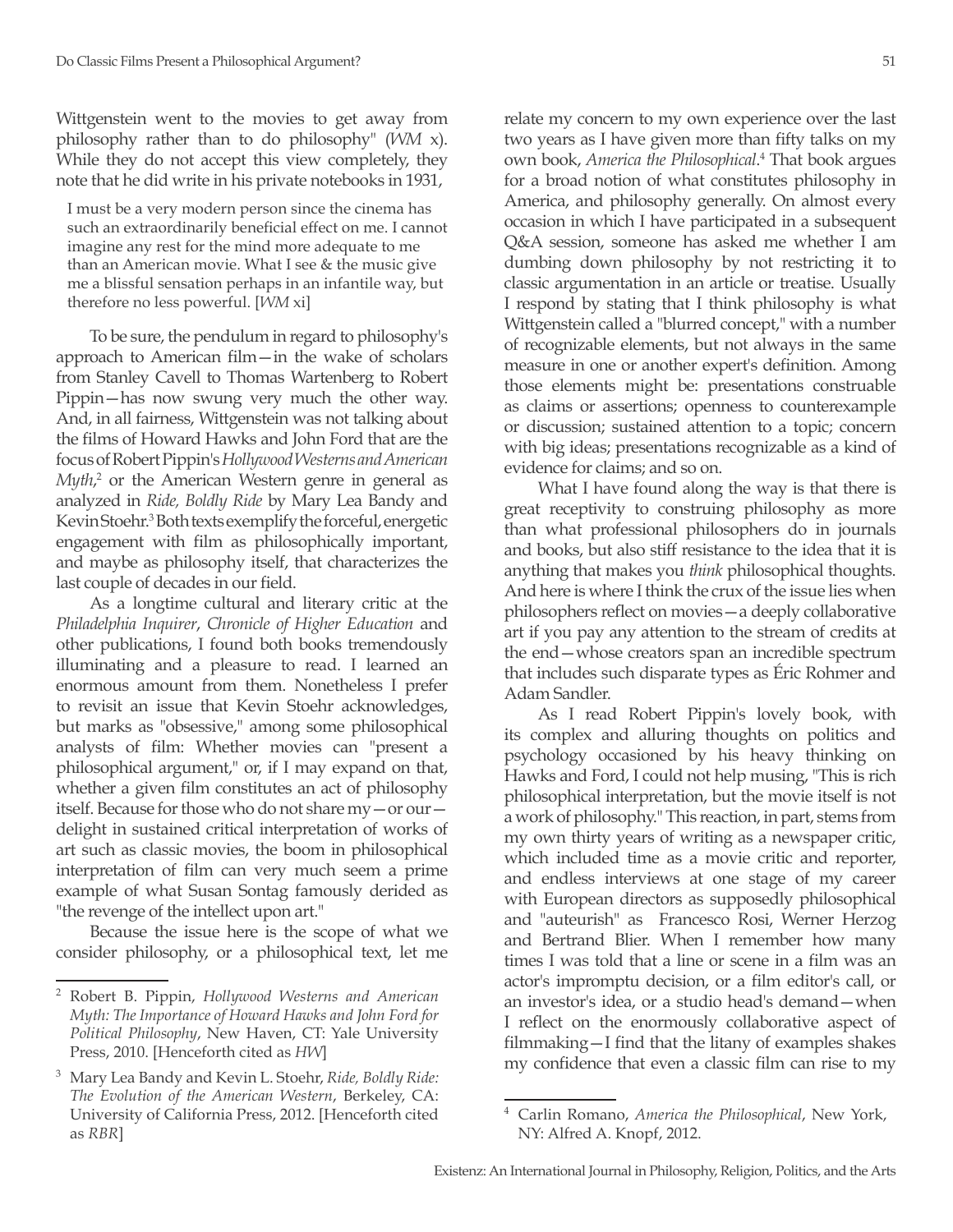(perhaps ossified) sense of philosophy as a focused, individual, and intentional effort to state truth.

Certain lines and phrases in Pippin's book stood out to me. For example, when he writes in regard to *Stagecoach*, "We come to realize that Ford is asking whether a group of this sort could ever be said to form a nation" (*HW* 4), I am skeptical whether that is Ford's question, though I am fine with the idea that *Stagecoach* makes us ask that question. In general, when Pippin ascribes a kind of reflective intentionality to a film or its director, as when he writes that *Red River* and *The Man Who Shot Liberty Valence* "involve a multilayered reflection on what it would mean to submerge the drive to distinction, honor, glory, and aristocratic independence to the demands of security, cooperation and peace" (*HW* 25), I require greater evidence of directorial intention, of the "political logic," in Pippin's phrase, that is supposedly a part of the film. The same goes when he sees, in *Liberty Valence*, an "attempt to come to terms with a kind of point" (*HW* 103). And similarly when Pippin writes that, "Novels and films and other artworks are essential, not incidental or merely illustrative, elements" of the enormous interpretive task of realistic political philosophy (*HW* 15). I am not convinced of that necessity—yes, concreteness is essential, but that can also come from journalism and history.

Several other phrases in Pippin's book give me pause about the intentions of the work of art or its creator. I am not immediately persuaded by his claim that the films he deals with "aspire to a form of universality" (*HW* 21), though I think they may well raise universalist issues. And while I agree with him about the "ability" of great films "to represent the fundamental problems of the human condition" (*HW* 17), and thus spur excellent interpretive philosophy such as his own, I wonder whether representation itself, as an artistic feat, amounts to philosophy.

This sense of mine that the philosophy here is coming from the philosophers, and not from the moviemakers, was only bolstered when I happened upon what seemed gaps of interpretation between Pippin and Stoehr. In his own chapter on Ford, Stoehr writes that Ford's great mature works were the "results of Ford's later desire to complicate and demythologize the evolution of the Old West" (*RBR* 187). Pippin, however, sees these as mythologizing works. So do the movies mythologize or demythologize? The answer, I think, is not in the movies. Perhaps it is best, in writing about the philosophical themes of great Westerns, to use the sort of language that Stoehr does in his Ford chapter, for instance, that *The Searchers*, in regard to racism, "invites the audience to reflect on such a theme" (*RBR* 195).

Yet Stoehr also sometimes falls into language that suggests a film makes assertions, as when he writes, in regard to the idea that "brutal violence is often required in removing obstacles to progress," that *Liberty Valence*  "makes this point even more emphatically" (*RBR* 197), and that the film "presents an implicit argument that public and private happiness cannot be easily divorced" (*RBR* 202).

I realize that Pippin and Stoehr, as good scholars of the philosophy of film, are aware of everything I have pointed out, and doubtless have thought hard about this issue. Pippin writes that,

of course, myths, whether epic or romantic, or, as in the *High Noon* case, tragic, a story of a failed founding, are not arguments in defense of anything, nor are they premises in some claim about the best way to live. [*HW* 66]

Similarly, he observes later in the book,

Let us for a moment indulge the contentious and complicated notion that a film itself can, by virtue of the unitary vision of its author, be said to have a point of view on the events narrated, that we can be said in some sense to be guided toward a certain assessment of what we have seen and away from others. [*HW* 97]

In the real world of film, as he knows, that requires both absolute authority on the part of the director over final cut, and the requisite guiding intention.

Similarly, Stoehr seems sensitive to some of the criteria of philosophy bouncing around my head. In a draft of his presentation in San Diego, he addressed that by writing of how "movies open up a 'world' of questions and possible answers that invite a Socratic form of dialogue," and create "a dialectical occasion." I'm not sure, however, that the kind of feedback that follows a movie—reviews by critics, comments to friends on leaving the theater, essays by philosophers of film that go unanswered by directors—rise to the status of dialogue.

It may seem that my perspective in this reflection, as a tyro in the area of philosophy and film, is too controlled by my own obsession with the word philosophy and its practice, and by a perhaps excessive taxonomic resistance to crediting creative artists with philosophical observations that their works undoubtedly evoke. Yet the notion of "obsession" seems less apt than that of "necessary attention" to a conceptual roadblock on the way to open-armed acceptance of film as philosophy. It pays too little respect to a debate that has been going